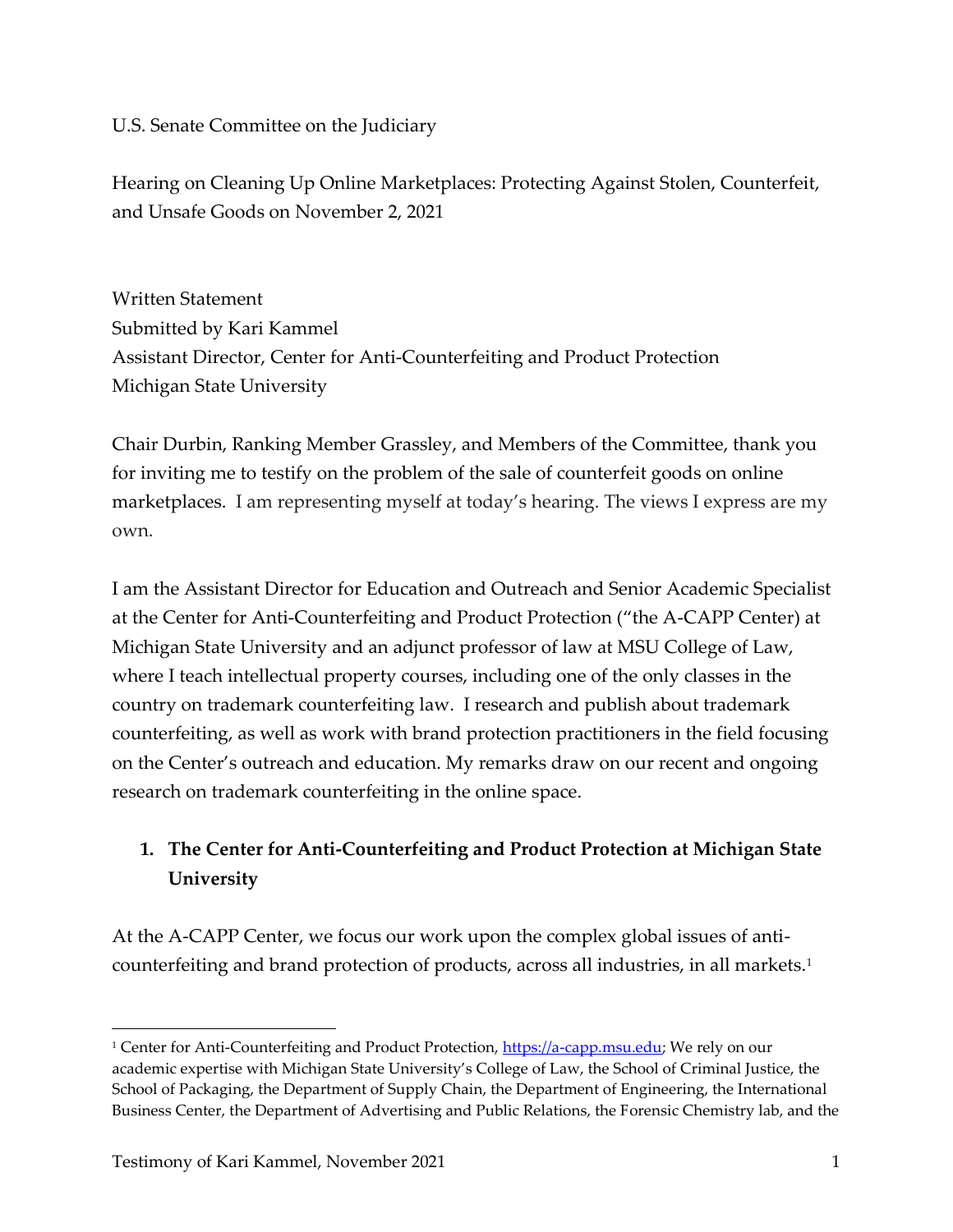We seek to provide multidisciplinary academic research on this ever-growing problem of trademark counterfeiting, of which there is little research. I also work closely with our industry advisory board, made up of multinational brands from a variety of industries, and a Homeland Security Liaison, the Director of the National Intellectual Property Rights Center (the IPR Center). In addition to intellectual property rights owners and government, I also work with online marketplaces, social media platforms, service and technology providers, law firms, investigators and other professionals in the field of brand protection with my colleagues so that we can examine the problem from a neutral academic perspective.

I also focus on the practical impact of the Center's research, translating it into best practices for industry, through outreach and education to enable the sharing of information with students, industry professionals and the public. I oversee our executive education training and the first online professional brand protection certificate.<sup>2</sup>

### **2. Problem of Trademark Counterfeiting on Online Marketplaces**

The sale of goods in online marketplaces, both licit and illicit goods, has grown exponentially in the past decade. <sup>3</sup> Particularly since the onset of COVID-19, consumers have increased online shopping.<sup>4</sup> The U.S. leads the world in total e-commerce sales and B2B sales, and is second in the world in B2C.<sup>5</sup> With virtual storefronts and online

Media, Advertising and Psychology lab at MSU, as well as academic partners across the country and world to research counterfeiting and its impact on brands and consumers.

<sup>&</sup>lt;sup>2</sup> Brand Protection Professional Certificate, [https://a-capp.msu.edu/bp-certificate/.](https://a-capp.msu.edu/bp-certificate/) We also run a digital industry journal highlighting best practices, Brand Protection Professional Journal, [https://a](https://a-capp.msu.edu/outreach/brand-protection-professional-bpp/)[capp.msu.edu/outreach/brand-protection-professional-bpp/](https://a-capp.msu.edu/outreach/brand-protection-professional-bpp/)

<sup>3</sup> Kari Kammel, Jay Kennedy, Daniel Cermak, and Minelli Manoukian, *Responsibility for the Sale of* 

*Trademark Counterfeits Online: Striking a Balance in Secondary Liability While Protecting Consumers,* 49 AIPLA Q. J. 221, 224 (Spring 2021); Saeed Fayyaz, *A Review on Measuring Digital Trade & E-Commerce as New Economic Statistics Products*, STATISTIKA (2019),

https://www.czso.cz/documents/10180/88506450/32019719q1\_057.pdf/37dfdce8-0aca-4859-b774- 641d7c9c40f3?version=1.0

<sup>4</sup> OECD, Misuse of E-Commerce for Trade in Commerce (October 2021) (noting that between 2018 and 2020, online retail sales, a subset of the B2C total, rose by 41% in major economies, compared to less than a 1% rise in total retail sales).

<sup>5</sup> OECD, *supra* note 4 at Table 2.1. World e-commerce in 2019 (citing UNCTAD)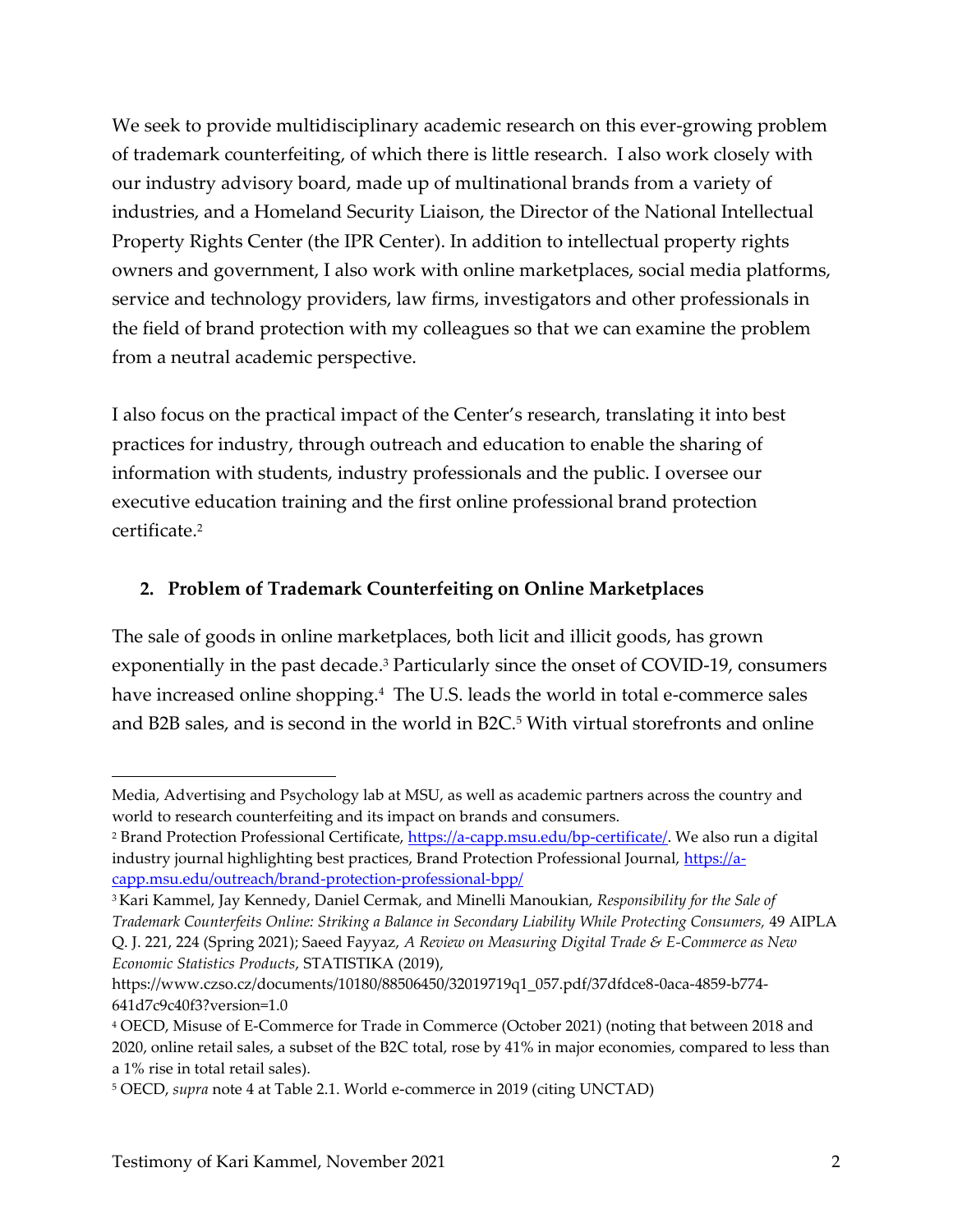transactions, online marketplaces give businesses of all sizes the opportunity to achieve global profits and reach consumers they might not have been able to access previously, as well as giving consumers access to products delivered to their door that they would not have previously. Counterfeiters also take advantage of the opportunity online marketplaces provide them and they rely on the brands' goodwill and products to reach often unwitting consumers. Their sale of counterfeit goods remains low risk to the sellers--much lower risk than selling in a brick-and-mortar venue. Counterfeit items previously sold in flea markets and on the street or in bodegas are now sold in volume on online marketplaces, social media pages and the dark web. $^6$ 

The volume of counterfeits is staggering but also difficult to measure for a variety of reasons. First, it is an illicit activity that is often focused on deception. Second, the most accurate data we have is from seizure data. The U.S. Customs and Border Protection's Intellectual Property Rights Seizure Statistics report for the 2020 fiscal year reported that "CBP made 26,503 seizures with an estimated manufacturer's suggested retail price (MSRP) of over \$1.3 billion."<sup>7</sup> The size of the problem is often calculated based on seizure data, or takedown data, which does not reflect the universe of counterfeit goods.<sup>8</sup> Third, data sharing between brands, platforms, law enforcement and academia has always been a struggle. Brands may have their own investigatory data; platforms may have their take down data; but this data is usually not shared, even with researchers. Additionally, many goods that are reported by consumers to e-commerce marketplaces that are or could be counterfeit instead are reported as a quality issue since there is no option to report counterfeits. However, we do know that the postings proliferate, as one major online marketplace reported that its proactive efforts have removed over one million suspected bad actors before these individuals could publish a listing for even a single product, while blocking an additional three billion suspected

<sup>6</sup> Kammel et al, *supra* note 3, at 226; Jay Kennedy, *Counterfeit Products Online,* 1-24 *in* THE PALGRAVE HANDBOOK OF INTERNATIONAL CYBERCRIME AND CYBERDEVIANCE (eds. Thomas J. Holt & Adam Bossler 2019).

<sup>7</sup> U.S. Customs and Border Protection's Intellectual Property Rights Seizure Statistics FY 2020 (posted September 21, 2020 and last modified September 30, 2021), available at

[https://www.cbp.gov/sites/default/files/assets/documents/2021-](https://www.cbp.gov/sites/default/files/assets/documents/2021-Sep/101808%20FY%202020%20IPR%20Seizure%20Statistic%20Book%2017%20Final%20spreads%20ALT%20TEXT_FINAL%20%28508%29%20REVISED.pdf) [Sep/101808%20FY%202020%20IPR%20Seizure%20Statistic%20Book%2017%20Final%20spreads%20ALT%](https://www.cbp.gov/sites/default/files/assets/documents/2021-Sep/101808%20FY%202020%20IPR%20Seizure%20Statistic%20Book%2017%20Final%20spreads%20ALT%20TEXT_FINAL%20%28508%29%20REVISED.pdf) [20TEXT\\_FINAL%20%28508%29%20REVISED.pdf.](https://www.cbp.gov/sites/default/files/assets/documents/2021-Sep/101808%20FY%202020%20IPR%20Seizure%20Statistic%20Book%2017%20Final%20spreads%20ALT%20TEXT_FINAL%20%28508%29%20REVISED.pdf)

<sup>8</sup> Jay P. Kennedy, Matthew R. Maher, and Asia Q. Campbell*, Citizens' Support for Local Law Enforcement Anti-Counterfeiting Activities,* 44 AM. J. CRIM. JUST. 914-937 (2020)*.*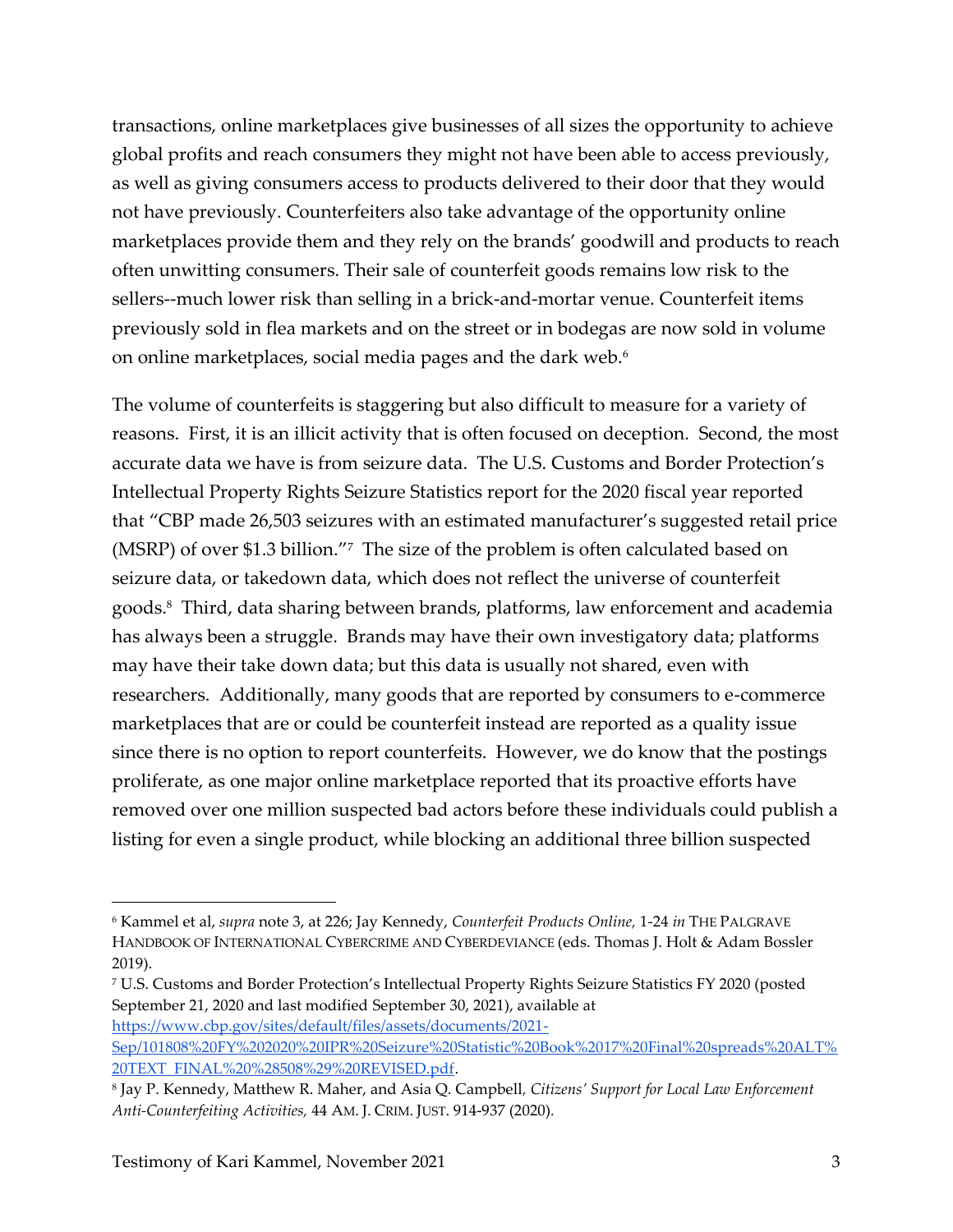counterfeit listings.<sup>9</sup> The recent OECD report, however, runs six qualitative exercises to show counterfeit customs seizures and using a regression analysis shows a positive correlation between "various e-commerce proxies and illicit trade indicators."<sup>10</sup>

Still, counterfeiting remains a growing threat as consumers have been increasingly moving online, placing them at heightened risk for interacting with counterfeiters on third-party marketplaces.<sup>11</sup> Additionally, online marketplaces have varying and inconsistent levels of proactive and reactive efforts to deal with counterfeits as reported by marketplaces and brands who deal with counterfeits of their marks, in particular, Small and Medium-Size Enterprise (SME) brands.

Financially, counterfeit goods impact national economies, as well as companies of all sizes. Counterfeit and pirated goods in international trade have been estimated to amount to as much as USD 464 billion in 2019, or 2.5% of world trade that year. 12

From a business standpoint, from the moment an intellectual property rights owner exposes itself to sales benefits of the online marketplace, the brand also faces increased challenges related to illicit online actors. Even if a brand owner does not intend to sell online or may be in the early stages of a start-up, it may find that its products or counterfeit versions of its products are already being sold online, filling consumer demand for their products. Online marketplaces can foster a perception of legitimacy from the consumer perspective, shielding, albeit possibly unintentionally, counterfeit goods from consumer scrutiny, removal, and punitive action.<sup>13</sup>

We are seeing this frustration manifested at the consumer level, as well. Consumers often are unaware that they are buying counterfeit, struggle to be able to report counterfeits to an online marketplace (as opposed to just general dissatisfaction with a purchased good or seller interaction), or cannot find the third-party seller for service of process for a lawsuit if they are injured or killed by a product, which has led to a series

<sup>9</sup> Department of Homeland Security, Combating Trafficking in Counterfeit and Pirated Goods: Report to the President of the United States 5 (2020).

<sup>10</sup> OECD, *supra* note 4 at Section 3.

<sup>11</sup> DHS Report 2020, *supra* note 9; Jay P. Kennedy, *Consumers should take notice: Counterfeiters don't take holidays!* Forbes.com (2020); Alliance for Safe Online Pharmacies, *New Survey Reveals Dangerous Disconnect in American Perceptions of Online Pharmacies: More Consumers Buy Medicine Online Despite Not Knowing the Risks of Illegal Internet Drug Sellers* (2020), *available at* [https://buysaferx.pharmacy/oct-19-survey-release/.](https://buysaferx.pharmacy/oct-19-survey-release/) <sup>12</sup> Kammel, et all, *supra* note 3, at 225; OECD, TRENDS IN TRADE AND COUNTERFEIT GOODS (2019).

<sup>13</sup> *See* Kammel et al, *supra* note 3, at 228; Kennedy, *supra* note 6, at 7, 14.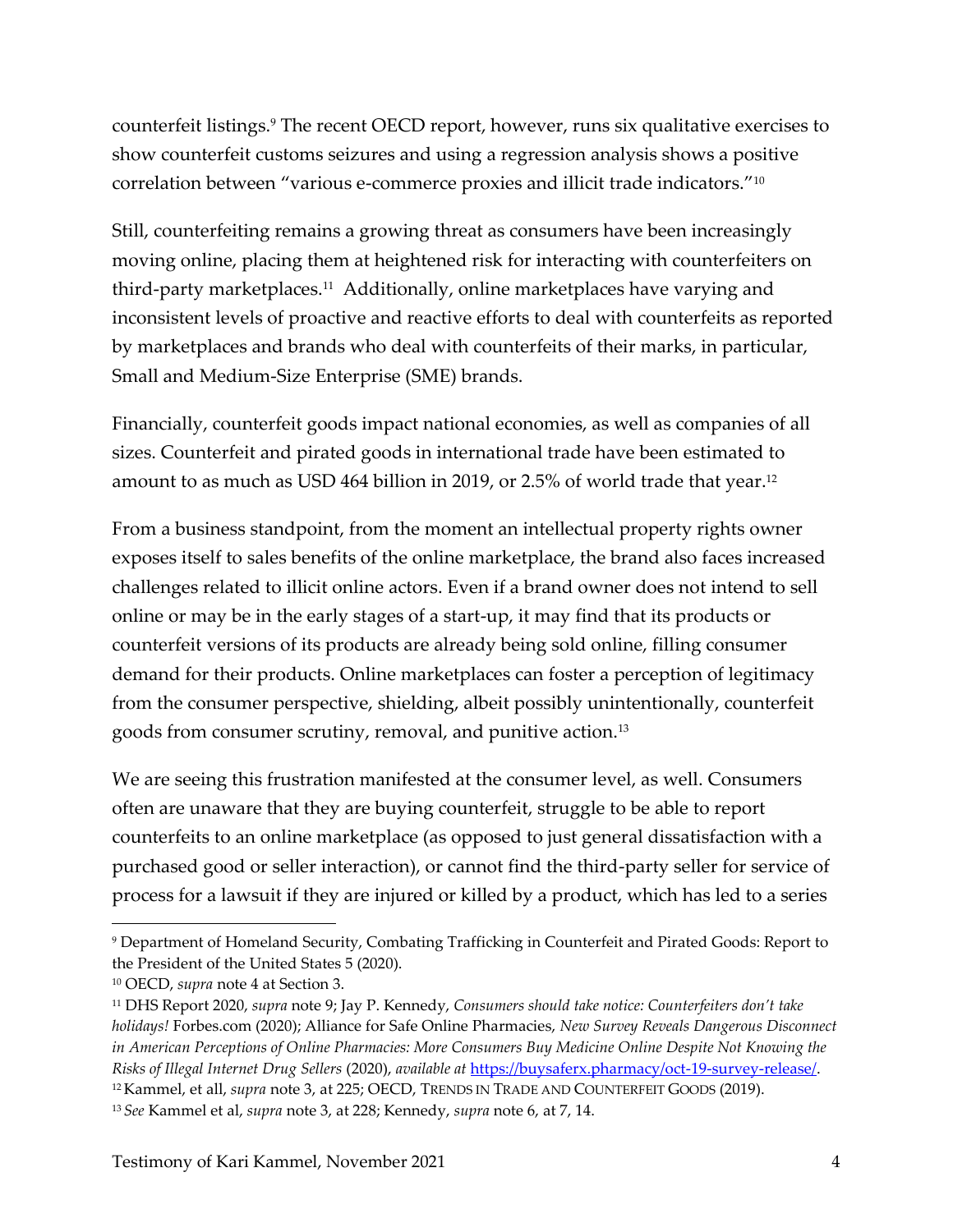of strict liability cases being filed against marketplaces in the past 2 years.<sup>14</sup> The risk of to consumers of the impact of using a counterfeit good varies widely, is unpredictable, and spans multiple industries and products.

For example, in the pharmaceutical industry a wide range of toxins and chemicals have been found in counterfeit pharmaceuticals purchased online.<sup>15</sup> Counterfeit airbags, cosmetics, bike helmets, baby carriers, <sup>16</sup> toys,<sup>17</sup> and many other goods can have harmful or even deadly results.

Additionally, the impact of counterfeiting is not accurately reflected due to the lack of information and research on this phenomenon. A 2017 report estimated the retail value of the global illicit trade in counterfeit and pirated goods at \$923 billion to \$1.13 trillion; by comparison the global drug trafficking market was estimated at \$426 to \$652 billion.<sup>18</sup> Despite this relative scale, there is a paucity of information and research on the issue of counterfeit goods and response efforts as compared to what is available on drug trafficking and other social and economic problems, resulting in policymaking and creation of best practices in an information-deficient environment.

<sup>14</sup> *See* Kammel et al, *supra* note 3, at 256-61*;* John H. Zacharia & Kari Kammel, *Congress's Proposed E-Commerce Legislation for Regulation of Third-Party Sellers: Why It's Needed and How Congress Should Make It Better,* 21 U.C. DAVIS BUS. L. J. 91, 97-102 (discussing recent strict liability cases). John H. Zacharia is the Founder of Zacharia Law PLLC, a law firm dedicated to helping victims of intellectual property crimes and cybercrimes protect their rights and is a Professorial Lecturer in Law at the George Washington University Law School. He is also a member of the A-CAPP Center's Brand Protection Professional Editorial Board.

<sup>15</sup> Association for Safe Online Pharmacies (ASOP), Toxins Found in Counterfeit and Falsified Medicines, <https://buysaferx.pharmacy/for-the-media/toxins-found-in-counterfeit-and-falsified-medicines/> (spanning toxins from concrete to car paint to rat poison).

<sup>&</sup>lt;sup>16</sup> ICE, Counterfeit Goods: A Danger to Public Safety (2020)[, https://www.ice.gov/features/dangers](https://www.ice.gov/features/dangers-counterfeit-items)[counterfeit-items](https://www.ice.gov/features/dangers-counterfeit-items)

<sup>&</sup>lt;sup>17</sup> The Toy Association, The Real Threat of Fake Toys,

[https://www.toyassociation.org/App\\_Themes/toyassociation\\_resp/downloads/research/whitepapers/intel](https://www.toyassociation.org/App_Themes/toyassociation_resp/downloads/research/whitepapers/intellectual-property.pdf) [lectual-property.pdf](https://www.toyassociation.org/App_Themes/toyassociation_resp/downloads/research/whitepapers/intellectual-property.pdf)

<sup>&</sup>lt;sup>18</sup> Channing May, Transnational Crime and the Developing World (Global Financial Integrity 2017) <https://gfintegrity.org/report/transnational-crime-and-the-developing-world/>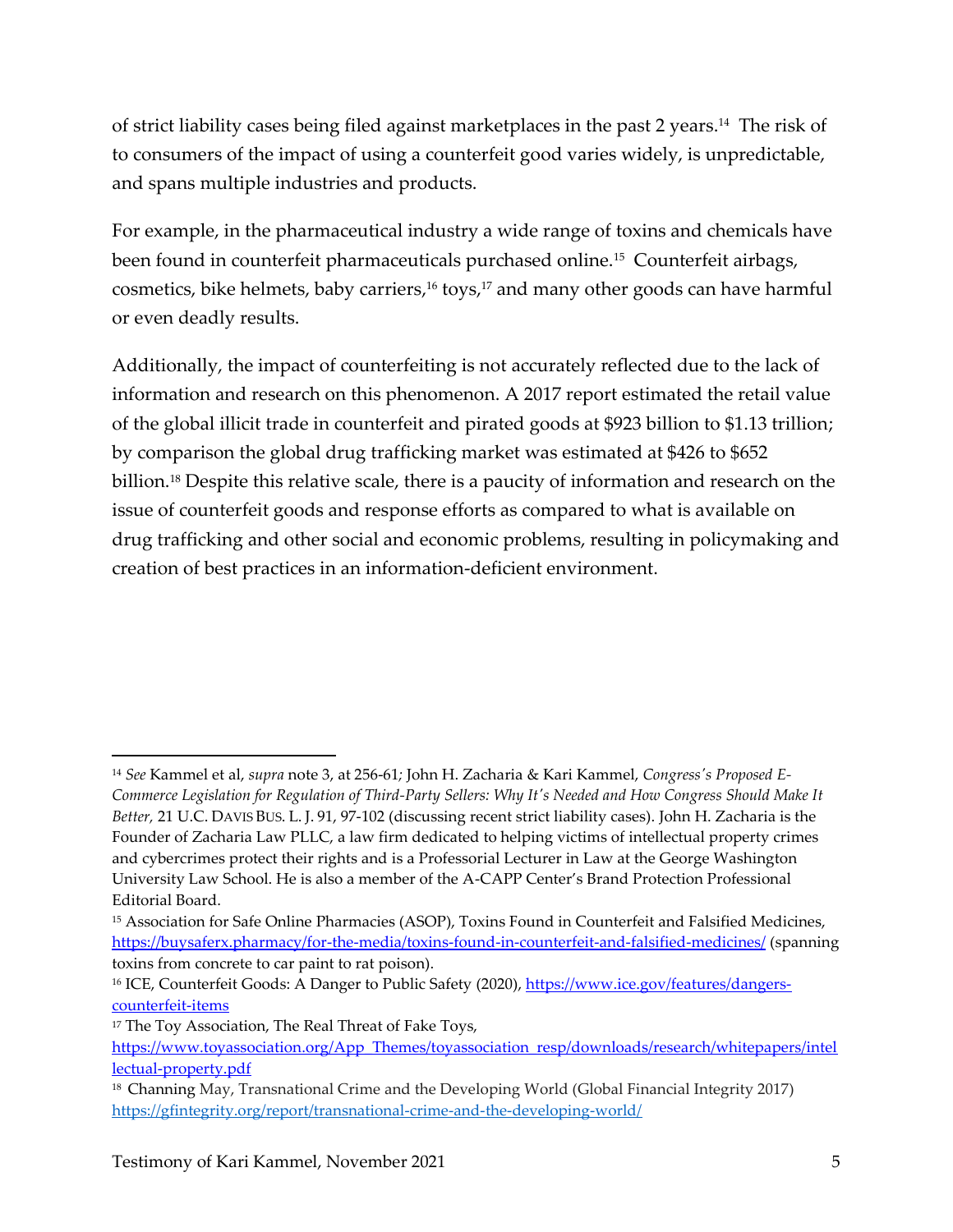# **3. Current State of Secondary Liability for Trademark Counterfeiting and Opportunity Structure**

In an article I authored with Jay Kennedy,<sup>19</sup> Daniel Cermak,<sup>20</sup> Minelli Manoukian,<sup>21</sup> we discuss the legal landscape that currently exists in respect to secondary liability for trademark counterfeiting and why it does not apply to the current state of sales of counterfeit goods by third party sellers online.<sup>22</sup> First, secondary liability for trademark infringement was initially created to address infringement in a brick-and-mortar setting. The current doctrine of secondary liability is based on *Inwood Labs v. Ives<sup>23</sup>* and was later applied to other cases involving "service providers", such as flea markets.<sup>24</sup>

Here, in our research, we introduce social science theory related to the opportunity structure of persistent risky activities to understand where secondary liability for trademark counterfeiting should apply.<sup>25</sup> Applying this theory, we explain how the opportunity structure for counterfeiting occurs when consumers and counterfeiters potentially interact in spaces where guardianship to protect the consumer, and by extension the brand, is weak.

# **a. Brick-and-Mortar Space: Guardians**

In the brick-and-mortar space, the entity that is best suited for guardianship is the place manager, since they control the physical space of the flea/market or mall.<sup>26</sup> Others of

<sup>19</sup> Jay P. Kennedy is the Assistant Director of Research for the Center for Anti-Counterfeiting and Product Protection and an Assistant Professor in the School of Criminal Justice at Michigan State University. <sup>20</sup> Daniel Cermak, Esq. is Court Officer/Research Clerk for the 30th Circuit Court in Michigan and is a recent graduate of Michigan State University College of Law and previously worked as a Legal Researcher for the Center for Anti-Counterfeiting and Product Protection.

<sup>&</sup>lt;sup>21</sup> Minelli E. Manoukian, Esq., is a Deputy Prosecuting Attorney in Allen County Indiana, is a recent graduate of the Michigan State University College of Law, and previously worked as a Legal Researcher for the Center of Anti-Counterfeiting and Product Protection.

<sup>22</sup> *See* Kammel et al, *supra* note 3 (acknowledging the research assistance of Deepu Karchalla (MSU, BA expected 2021); Joseph Longo (MSU, BA 2020), and Tyler Armstrong (J.D. expected 2022)).

<sup>23</sup> Inwood Labs. v. Ives Labs., 456 U.S. 844 (1981) (discussing "if a manufacturer or distributor intentionally induces another to infringe a trademark, or if it continues to supply its product to one whom it knows or has reason to know is engaging in trademark infringement, the manufacturer or distributor is contributorily responsible for any harm done as a result of the deceit." *Id.* at 854. <sup>24</sup> Kammel et al, *supra* note 3, at 237 (discussing Hard Rock Cafe Licensing Corp. v. Concession Servs.,

Inc., 955 F.2d 1143, 1143 (7th Cir. 1992)).

<sup>25</sup> Kammel at al, *supra* note 3, at 229.

<sup>26</sup> *Id.* at 239.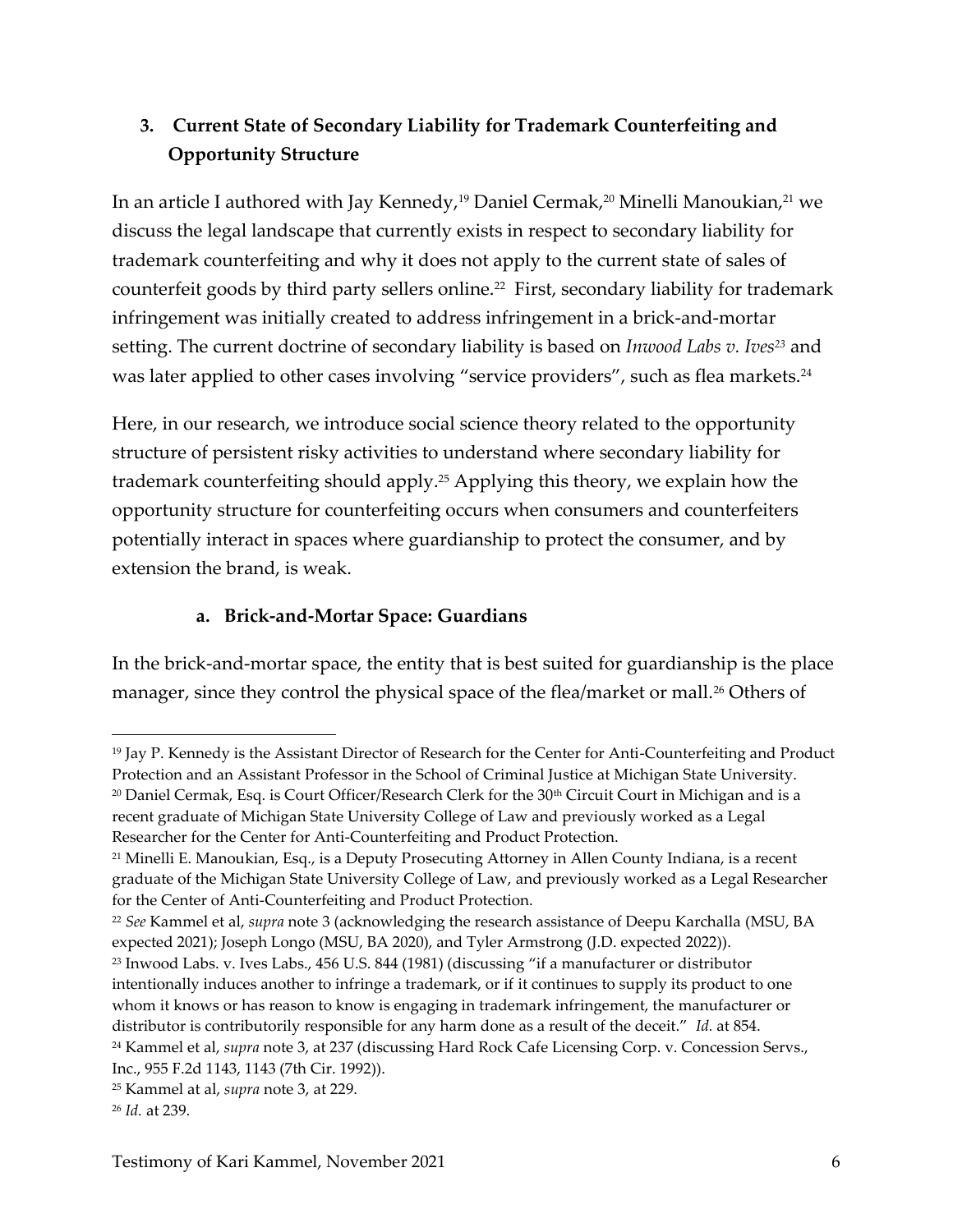course can help educate consumers, or report counterfeiting, but secondary liability here should rest with the entity that should have the most responsibility for control in this space.

# **b. Brick and Mortar Space: Disrupting Opportunity**

When viewed as an opportunity structure, disruption of a counterfeiting scheme requires that only one leg of the triangle be removed in order to substantially decrease the likelihood that the counterfeiter will be successful in their scheme.<sup>27</sup> Disruption can be done through guardians either protecting the consumer (through education/awareness), protecting the brick-and-mortar location such as the flea market/mall (through monitoring, walk throughs, surveillance, responses to complaints) or protecting against the counterfeiters (through pre-screening, monitoring for repeat counterfeiters, checking IDs or other activity).<sup>28</sup> However, in spite of high levels of guardianship, some motivated offenders will continue to persist with their schemes.<sup>29</sup>

It does not mean that every instance of a counterfeit in a flea market or mall equates to secondary liability for trademark counterfeiting, but this concept sets a standard for the brick-and-mortar marketplace to take care to protect registered marks and consumers. The example of this application to the case law can be seen in *Hard Rock Cafe v. Concessions Services.*<sup>30</sup>

# *c.* **The** *Tiffany v. eBay* **Case**

In 2010, the Second Circuit decided the *Tiffany v. eBay* case.<sup>31</sup> In *Tiffany,* the court noted the extension of the *Inwood* test to service providers, such as the flea market owners in *Hard Rock,* and then also noted that they were the first to apply this test to an online

<sup>27</sup> *Id.* at 239-240.

<sup>28</sup> *Id.* 

<sup>29</sup> *Id.* 

<sup>30</sup> Hard Rock Cafe Licensing Corp. v. Concession Servs., Inc., 955 F.2d 1143, 1143 (7th Cir. 1992) (using the Restatement of Torts to note that the flea market owners would be liable for torts committed on their property when they knew or had reason to know that someone on the property was using it tortiously) at at 1148–49 (citing RESTATEMENT (SECOND) OF TORTS § 877(c), cmt. d (AM. LAW INST. 1979)).

<sup>31</sup> Tiffany (NJ) Inc. v. eBay Inc., 600 F.3d 93 (2d Cir. 2010); *see also* Kammel et al, *supra* note 3, at 241-44 (discussing *Tiffany v. eBay*).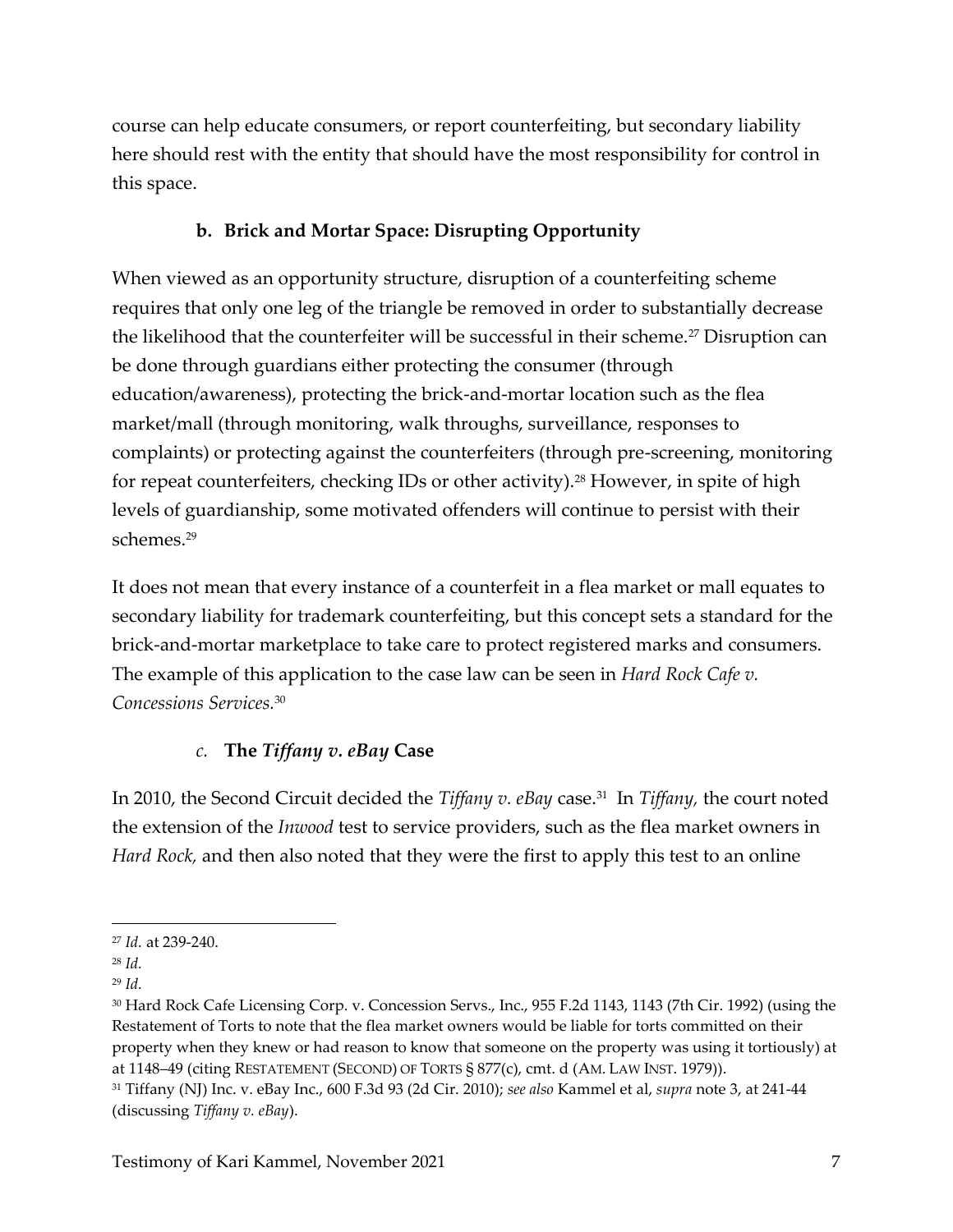marketplace.<sup>32</sup> The standard set here for secondary liability for an online marketplace was if the service provider "'[c]ontinues to supply its [service] to one whom it knows or has reason to know is engaging in trademark infringement'" —and "[s]ome contemporary knowledge of which particular listings are infringing or will infringe in the future is necessary—" <sup>33</sup> otherwise known as the contemporary knowledge requirement.<sup>34</sup> The e-commerce platform eBay was found not liable for secondary trademark infringement.<sup>35</sup>

#### **d. Practical Impact of** *Tiffany*

From a legal liability perspective under the current state of the law, there is no obligation on any party to proactively address sellers' listings online. Some online marketplaces understand that there is a problem and remove postings that are reported to them or found through internal self-investigation by technology or otherwise, what we would refer to as a reactive response. A few may proactively vet sellers or postings, but these are not the majority, nor is this required by the law. However, under the *Tiffany* standard, they must only remove them reactively, or when they have "specific knowledge."

A brand owner, however, does not want injury to its reputation, or injury to its consumers;<sup>36</sup> so, practically they must monitor and notify the online marketplace to remove a suspicious listing or a seller that could be selling an illicit or unauthorized product, even though the counterfeit product is not theirs. For every listing that a brand owner successfully petitions to have removed from an online marketplace, many more illicit listings will likely take its place<sup>37</sup>—leading to what is called in the industry the

<sup>32</sup> *Tiffany,* 600 F.3d at 105; Kammel, et al, *supra* note 3, at 243.

<sup>33</sup> *Tiffany,* 600 F.3d at 107; Kammel, et al, *supra* note 3, at 243.

<sup>34</sup> *Tiffany,* 600 F.3d at 106 (citing Inwood Lab'ys, Inc. v. Ives Lab'ys, Inc., 456 U.S. 844, 854 (1982)), 108-09; Kammel, et al, *supra* note 3, at 243

<sup>35</sup> *Tiffany,* 600 F.3d at 109.

<sup>36</sup> Kammel, et al, *supra* note 3, at 252 (*citing See* Stefanie Wood Ellis, *Brand Protection in the Digital World*, WORLD TRADEMARK REV. (Apr. 23, 2020)[, https://www.worldtrademarkreview.com/anti](https://www.worldtrademarkreview.com/anti-counterfeiting/brand-protection-in-the-digital-world)[counterfeiting/brand-protection-in-the-digital-world](https://www.worldtrademarkreview.com/anti-counterfeiting/brand-protection-in-the-digital-world) [\[https://perma.cc/V8DY-7K4E\]](https://perma.cc/V8DY-7K4E) (describing how

counterfeit products can negatively affect a brand when an inferior product is thought to be the real product, and the lower quality is now associated with the brand or when an unsafe counterfeit hurts individuals).

<sup>37</sup> Kammel, et al, *supra* note 3, at 254 (*citing* Daniel C.K. Chow*, Alibaba, Amazon, and Counterfeiting in the Age of the Internet*, 40 NW. J. INT'L L. & BUS. 157, 161 (2020).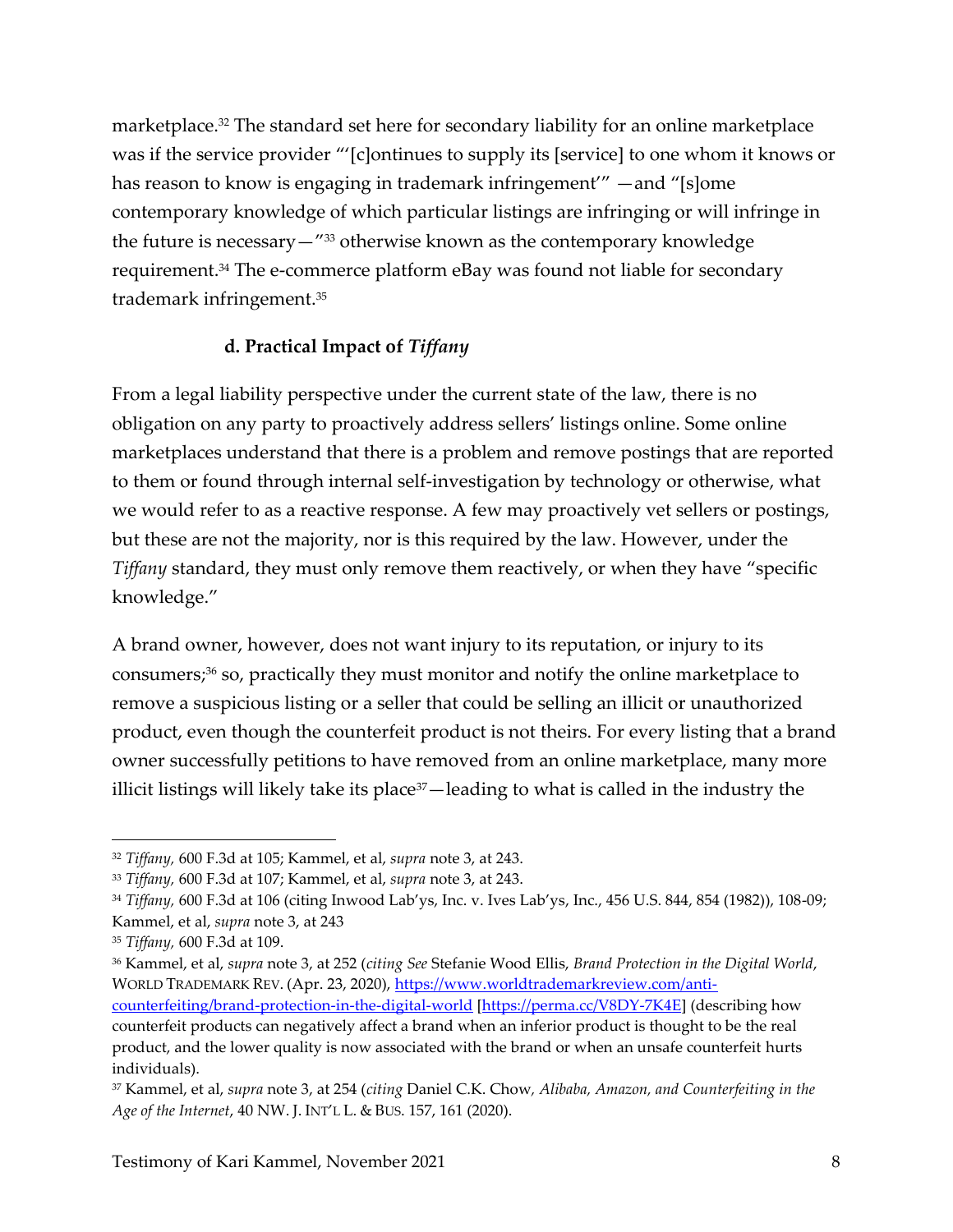"whack-a-mole" problem. Because this has become so time consuming but needs to be addressed, an entire industry of online anti-counterfeiting providers selling their services and technologies to brands, as well as law firms expanding their practices, has developed to search the web, e-commerce sites, and social media platforms for counterfeits using artificial intelligence, machine learning, or other technologies and skills.<sup>38</sup> Finally, transparency is lacking in regard to seller identification and location, details on systems for vetting sellers, products, removals of listings, where counterfeits go after they have been reported or taken down, how repeat sellers of counterfeit are removed, how warehousing might work and other details that are important for both the intellectual property rights owner, law enforcement, and an informed consumer, as they have not been required by law.

Many platforms have created extensive tools for brands to register their marks, work to identify counterfeit listings for take down efforts, participate in joint efforts with the IPR Center and other law enforcement agencies, and some have even begun to partner in joint lawsuits and referrals for criminal prosecution.<sup>39</sup> These are all positive steps and should continue in conjunction with any legislation.

## **d. Disrupting Counterfeiting Opportunity in an Online Marketplace**

We revisit the opportunity structure to see how it can apply to the online marketplaces and can shift given technology's impact. The opportunity structure for trademark counterfeiting on an online marketplace consists of trademark counterfeiters in the role of motivated infringers, consumers in the role of suitable targets/potential victims, and the platform itself as the place wherein infringer and target meet and interact.<sup>40</sup> The motivated counterfeiter operates as an "unseen competitor" to legitimate companies,

<sup>38</sup> Kammel, et al, *supra* note 3, at 252.

<sup>39</sup> Zacharia & Kammel, *supra* note 14, at 107-109 (discussing recent initiatives IPR Center E-Commerce initiative, *available at* [https://www.iprcenter.gov/file-repository/ipu-e-commerce.pdf/view;](https://www.iprcenter.gov/file-repository/ipu-e-commerce.pdf/view) [https://press.aboutamazon.com/news-releases/news-release-details/ipr-center-amazon-launch-operation](https://press.aboutamazon.com/news-releases/news-release-details/ipr-center-amazon-launch-operation-fulfilled-action-stop)[fulfilled-action-stop\)](https://press.aboutamazon.com/news-releases/news-release-details/ipr-center-amazon-launch-operation-fulfilled-action-stop); *Amazon Establishes Counterfeit Crimes Unit to Bring Counterfeiters to Justice*, BUSINESS WIRE (June 24, 2020), https://www.businesswire.com/news/home/20200624005161/en/Amazon-Establishes-Counterfeit-Crimes-Unit-Bring-Counterfeiters.

<sup>40</sup> *See generally* Kammel et al, *supra* note 3, at 248.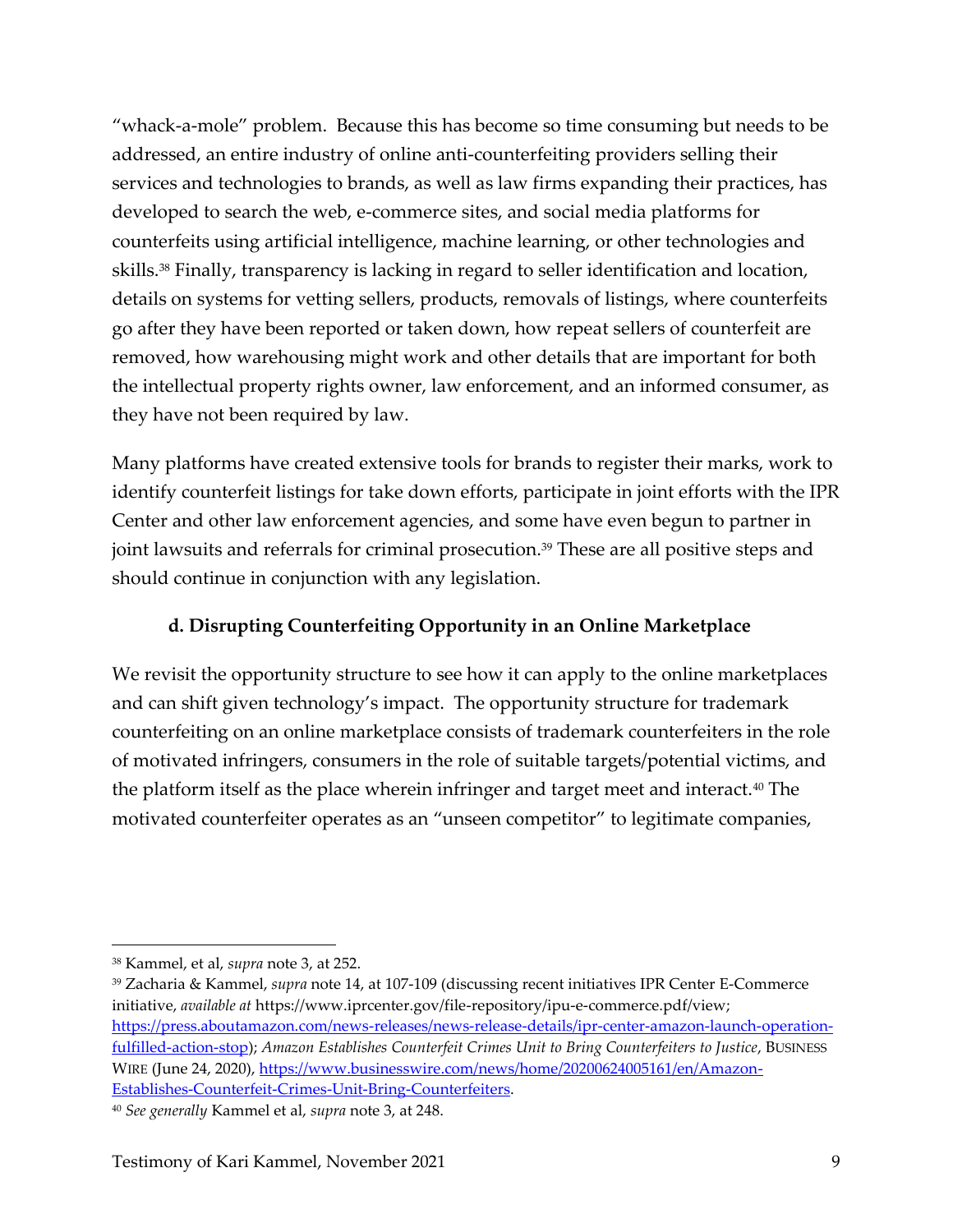using the e-commerce platform as a place to hide from detection and reap illicit economic benefits.<sup>41</sup>

In the opportunity structure triangle, e-commerce platforms have varying levels of influence over product counterfeiting schemes by de-motivating sellers of counterfeits on their sites, protecting consumers by deterring potential infringers or assisting consumers in protecting themselves from victimization, and controlling the conditions that allow illicit actors and consumers to come together and interact.<sup>42</sup> As a result, when one or more of these three roles are not undertaken and fulfilled in an online marketplace, the opportunity for interaction between the counterfeiter and consumer increases, via the offered sale of a counterfeit good, thereby making counterfeit transactions more likely.<sup>43</sup>

The operators of online marketplaces can significantly mitigate opportunities for the sale of counterfeit goods on their platforms by acting as guardians or controllers, engaging in proactive activities and implementing policies that target motivated sellers of counterfeit goods and suitable targets.<sup>44</sup> With regard to addressing motivated sellers of counterfeits, platforms have the ability to identify potentially infringing listings and proactively embargo or reject these listings.<sup>45</sup> These activities can disrupt the opportunity for third party sellers to sell counterfeits to consumers. See Figure 1.

<sup>41</sup> Kammel et al, *supra* note 3, at 30 (*citing* Jeremy M. Wilson & Rodney Kinghorn, *A Total Business Approach to the Global Risk of Product Counterfeiting*, 10 GLOBAL EDGE BUS. REV. No.1, 1-6 (2016)).

<sup>42</sup> Kammel, et al, *supra* note 3, at 231.

<sup>43</sup> *Id.* 

<sup>44</sup> *Id.* at 248-249 (*citing to* John E. Eck et al., *Risky Facilities: Crime Concentration in Homogeneous Sets of Establishments and Facilities*, 21 CRIME PREVENTION STUDS. 225, 240 (2007); Jay P. Kennedy, *Sharing the Keys to the Kingdom: Responding to Employee Theft by Empowering Employees to Be Guardians, Place Managers, and Handlers*, 39 J. CRIME & JUST. 512, 519 (2015)). <sup>45</sup> *Id.* at 249.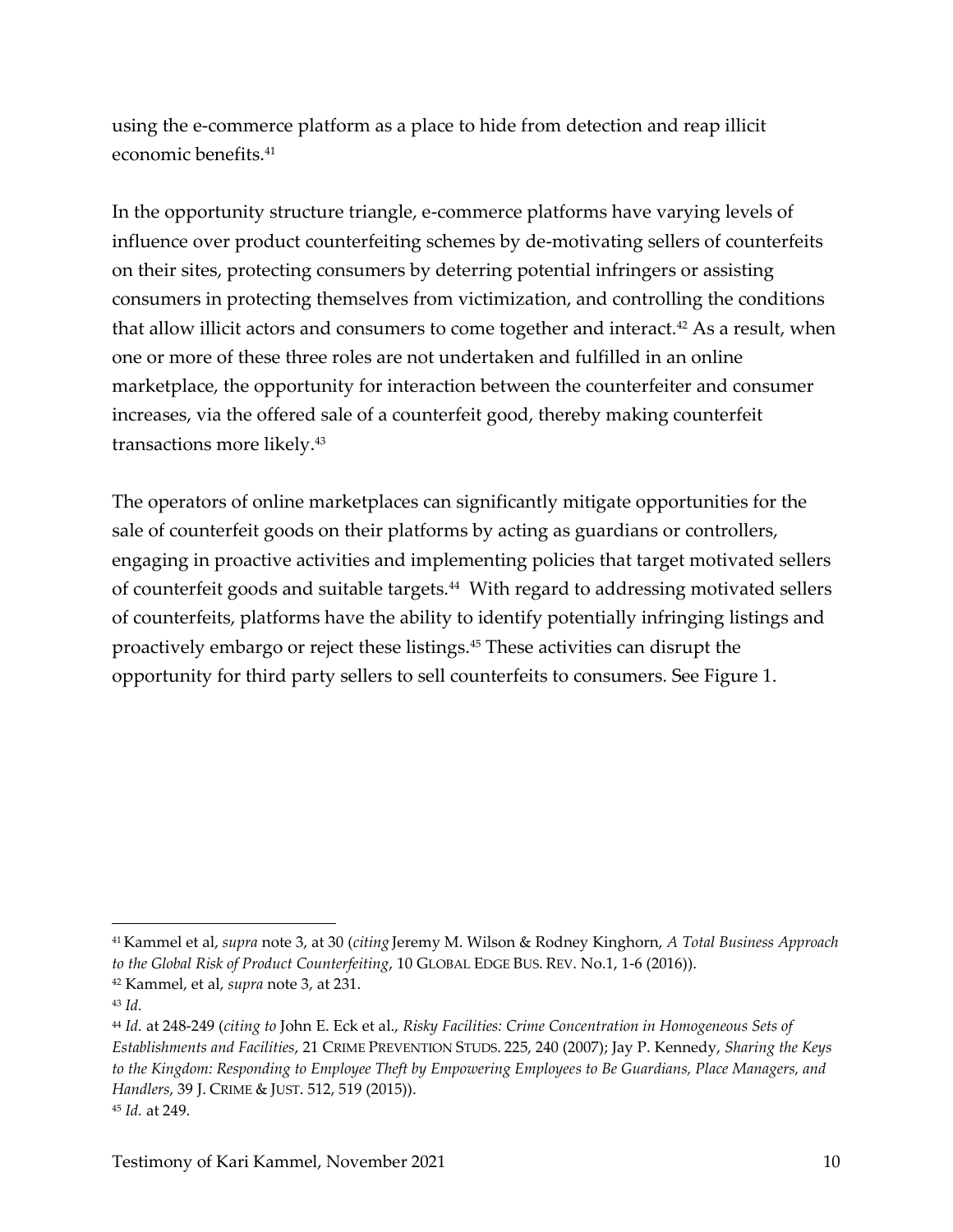#### **Figure 1. Disruption of Opportunity Structure for Counterfeit Goods in E-Commerce**



However, these activities alone will not entirely prevent counterfeiters from listing their illegal goods online as many counterfeiters have adopted a strategy built around inundation – posting a large volume of listings to hedge against takedown efforts. It is not reasonable to expect a platform to possibly know every legitimate mark for every product of every brand possibly sold on the sites it operates. Accordingly, brands will need to be responsible for some type of recordation of marks in a way that is made available to the platform.

Consumers play a large part in the success of product counterfeiting schemes as well.<sup>46</sup> Because consumer decision making is something outside of the platform's full control, place management strategies designed to make websites less conducive to counterfeit trade are also essential.<sup>47</sup> Many of these strategies have been implemented in traditional brick and mortar stores or markets and can be adapted to e-commerce platforms. The challenge for e-commerce platform operators is to remain cognizant of, if not ahead of, the curve being set by trademark counterfeiters by taking active steps to protect consumers, engaging in place management strategies designed to make their sites less conducive to counterfeit trade, and remaining aware and ahead of the ever-changing curve set by trademark counterfeiters, which any legislation should seek to encourage.

<sup>46</sup> *Id.* at 255.

<sup>47</sup> *Id.*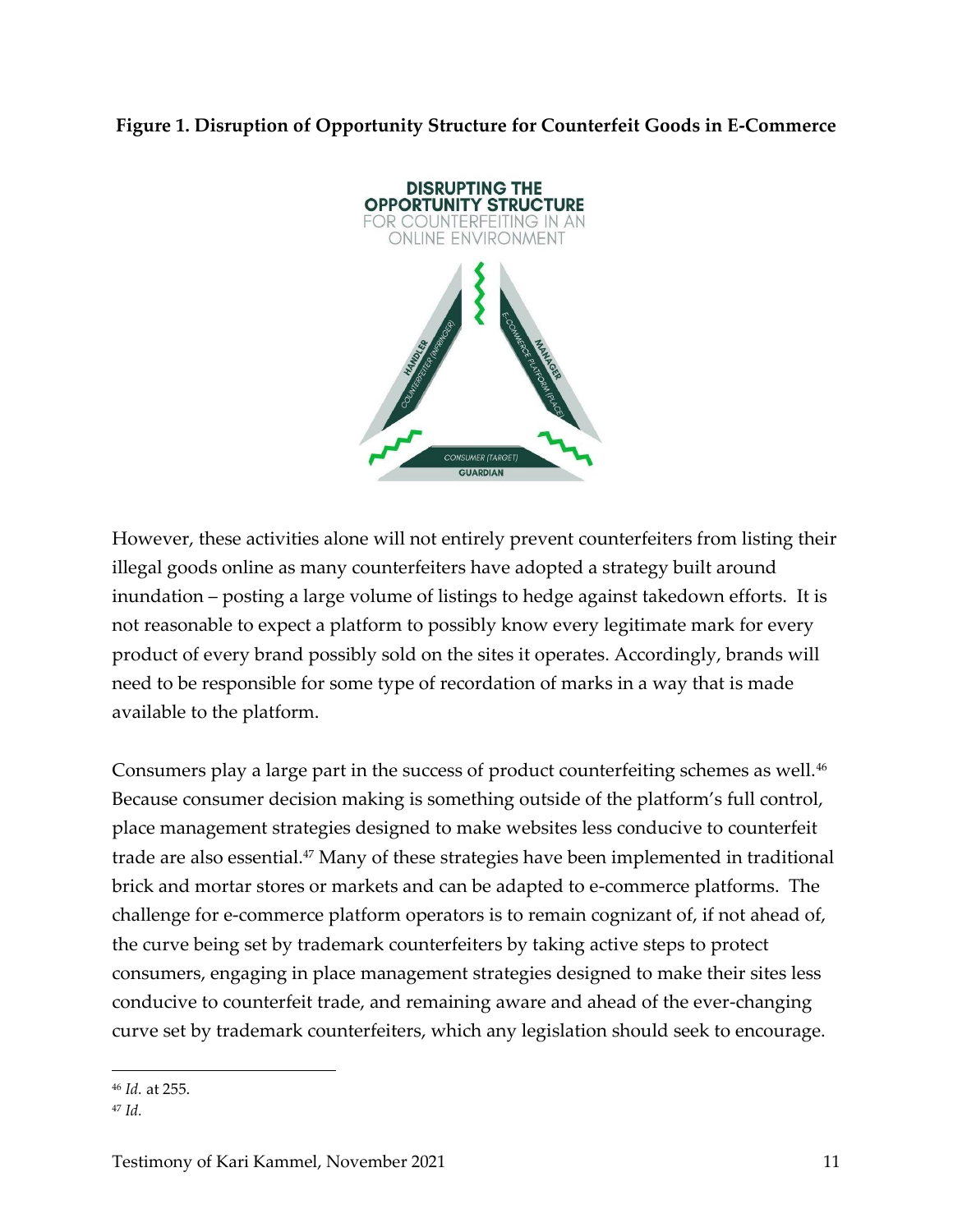### **4. Law Disruptive Technology**

As I have described the online marketplace phenomena as law disruptive technology,<sup>48</sup> I believe it is important that proposed legislation needs to take this into account in several ways. First, we should anticipate rapid, exponential, technological growth and change. Second, sizes of online marketplaces will vary, grow, expand, and may even look very different ten years from now with what we see today. Their profits, access to technology and how much they proportionally decide to invest in it to deter counterfeiters will also vary widely. Most importantly, any new laws should take this into consideration, so online marketplaces can respond with iterative changes in protecting consumers and brands using appropriate current technology and other methods, as to not simply become a compliance check.

# **5. INFORM Consumers and SHOP SAFE Address Issues Regarding the Imbalance of Preventing 3rd Party Sales of Counterfeit Goods on E-Commerce**

Three pieces of legislation have recently been introduced that reflect the growing urgency for Congress to address the issue of the sale by third party sellers of counterfeits on e-commerce: the INFORM Consumers Act (S. 936 / H.R. 5502), the SHOP SAFE Act (S. 1843 / H.R. 5374), and the SANTA Act (S. 3073 in the 116<sup>th</sup> Congress).<sup>49</sup> While all different, they all seek to require e-commerce platforms to proactively take action to stop third party sellers from selling counterfeits.<sup>50</sup> These bills should not be considered as competitive with each other, but as multiple avenues for tacking this complex issue.

For example, both INFORM Consumers and SHOP SAFE provide provisions for marketplaces to identify sellers and to share this information with consumers with

<sup>48</sup> Kari Kammel, *Examining Trademark Counterfeiting Legislation, Free Trade Zones, Corruption and Culture in the Context of Illicit Trade: The United States and United Arab Emirates*, 28 MICH. STATE INT'L L. REV. 210-235 (2020); William Sowers, *How do you Solve a Problem like Law-Disruptive Technology?*, 82 L. & CONTEMP. PROBS. 193-214 (2019); Zacharia & Kammel, *supra* note 14, at 121.

<sup>49</sup> *See generally,* Zacharia & Kammel, *supra* note 14.

<sup>50</sup> Zacharia & Kammel, *supra* note 14, at 93.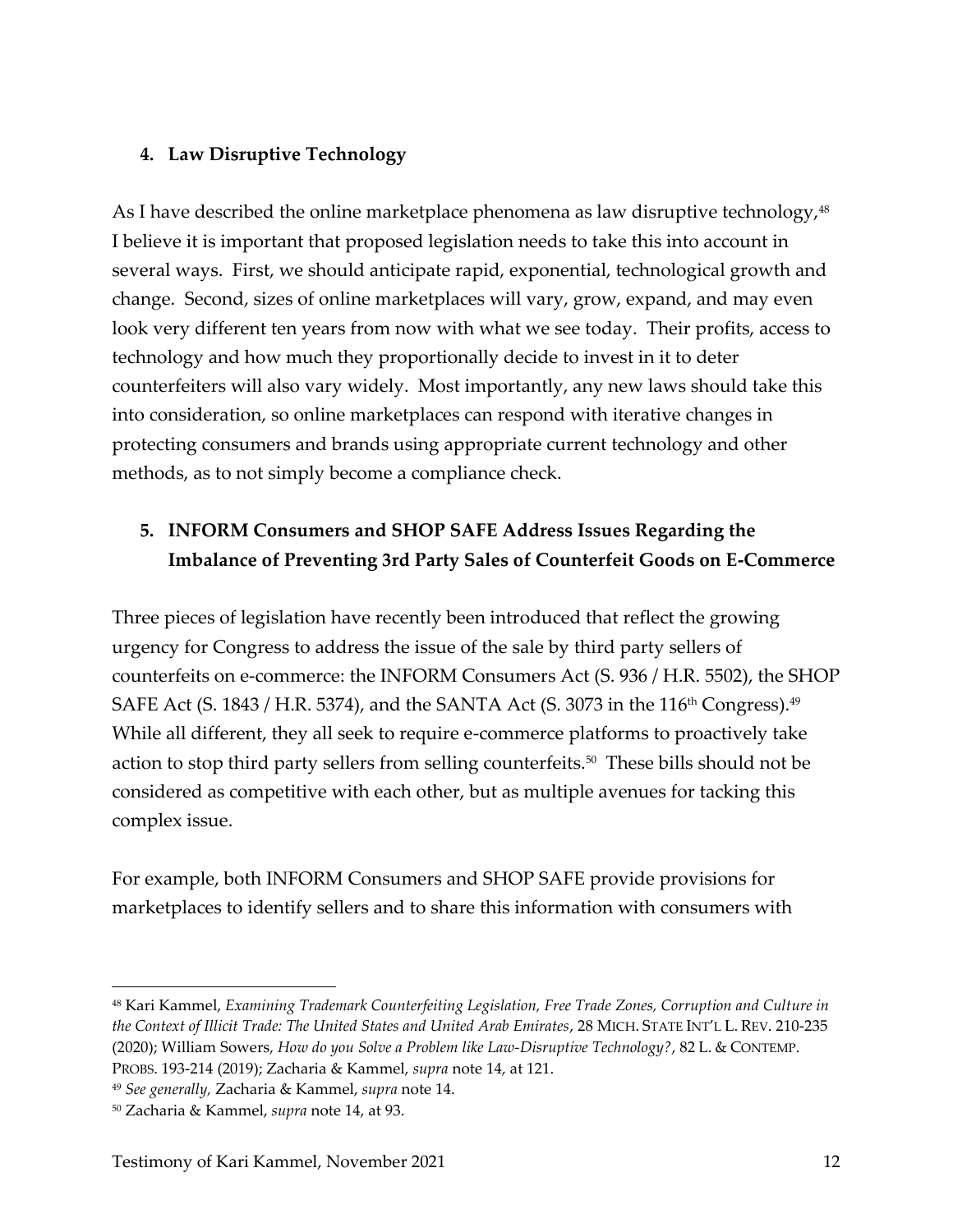some limitations for size of sellers and privacy concerns.<sup>51</sup> Additionally, both of these bills have protection of consumers in mind, but have different enforcement mechanisms.<sup>52</sup> Both bills also have reporting mechanisms not now available for consumers to report suspected counterfeit product.<sup>53</sup> From my perspective, one of the single most important perspectives on both INFORM Consumers and SHOP SAFE is the proactive requirements, as the current state of the law only requires response to "specific knowledge" or a notice and takedown procedure, $54$  which as stated above does not help to disrupt the opportunity triangle for the sale of counterfeit goods, but only reacts to it once that meeting in time and space has occurred.

While legislation is never the entire solution and a holistic, multi-pronged approach to dealing with this issue is required, legislation is essential to (1) balance the obligations of brand owners and e-commerce platforms in this space, (2) address "law disruptive technology", or the imbalance due to the shift from brick and mortar environments to an online e-commerce space that the law did not foresee, and (3) provide consumers more protection and avenues in which to report suspected counterfeit goods.

#### **Recommendations**

My recommendations are to:

- 1. Support the INFORM Consumers and SHOP SAFE bills.
- 2. Support continued and expanded collaborations and method development regarding data sharing between academia and other stakeholders in this space to share the burden related to the exchange of information that support legislative initiatives; and

<sup>51</sup> INFORM Consumers Act, H.R. 5502 (2021), at Sec. 1 (verification and disclosure requirements), Sec. 1(b)(2) (exceptions); SHOP SAFE Act of 2021, S. 1843, (2021), at Sec. 2(a) (verifying documentation). <sup>52</sup> INFORM Consumers, *supra* note 51 (providing a violation of Unfair and Deceptive Acts or Practices under the Federal Trade Commission Act (15 U.S.C. 57a(a)(1)(B)) to be heard before the Federal Trade Commission); SHOP SAFE, *supra* note 51, at Sec. 2 (providing a cause of action for contributory liability for trademark infringement as an amendment to the Lanham Act for e-commerce platforms to be litigated with civil suits).

<sup>53</sup> INFORM Consumers, *supra* note 51, at Sec. 1(b)(3) ; SHOP SAFE, *supra* note 51, at Sec. 2.

<sup>54</sup> *See* Kammel et al, *supra* note 3, at 254.